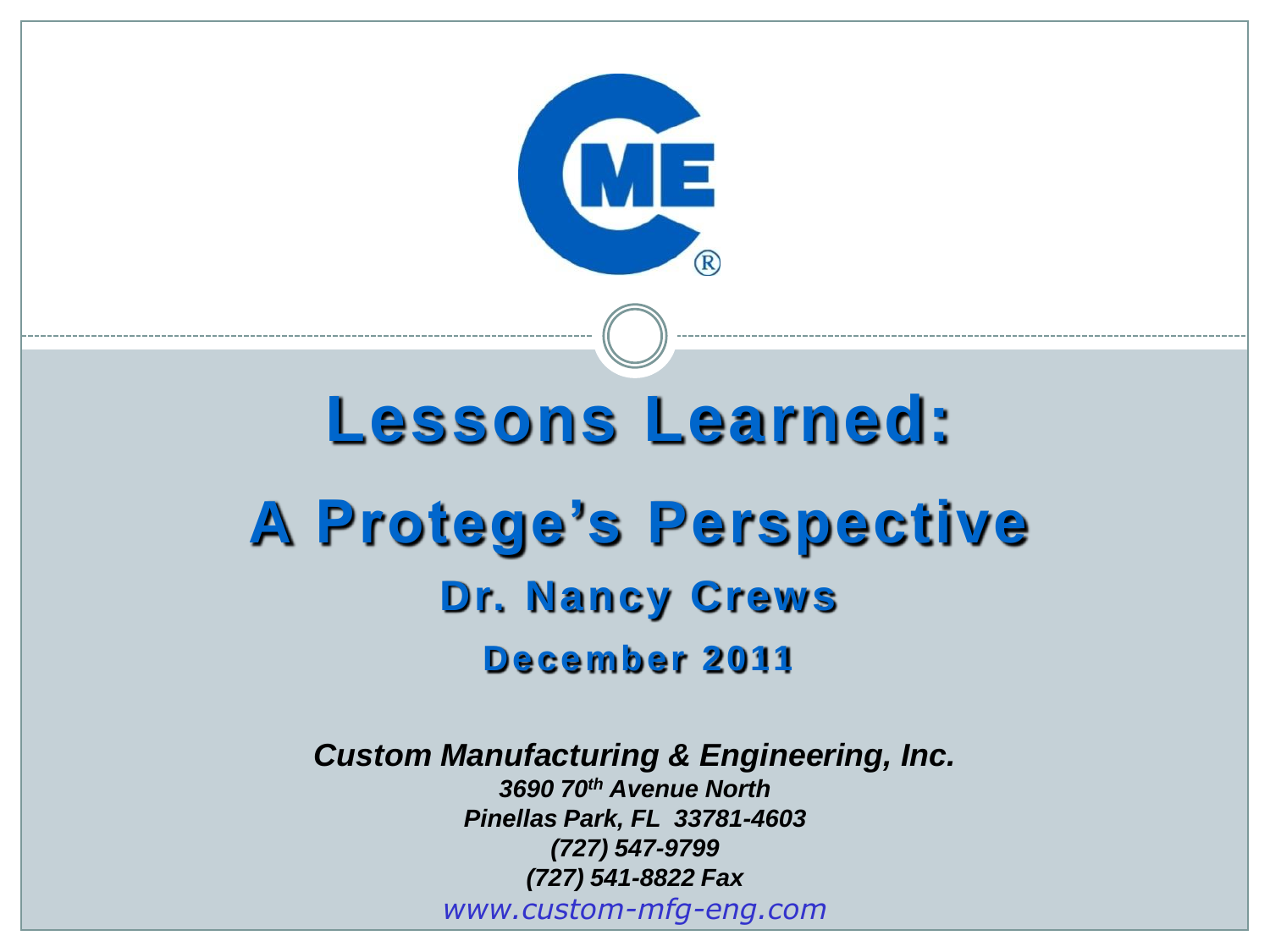

# Specifics on Agreement

2

### Mentor-Protege Agreement

- U.S. Navy Office of Small Business Programs
- Mentor
	- Northrop Grumman Electronic Systems, Linthicum, MD
	- **Program Manager: John Brown**
- Sponsor
	- Ground/Air Task Oriented Radar (G/ATOR) Program, U.S. Marine Corps, PM G/ATOR under PEO Land Systems
	- USMC M-P Manager: Dave Dawson
	- G/ATOR Prime Contractor: NGES
	- **US Navy M-P Manager: Ms. Oreta Stinson**
- Minority Institution
	- **Florida International University, Miami, FL**
	- Technical Lead: Dr. Kinsey Jones







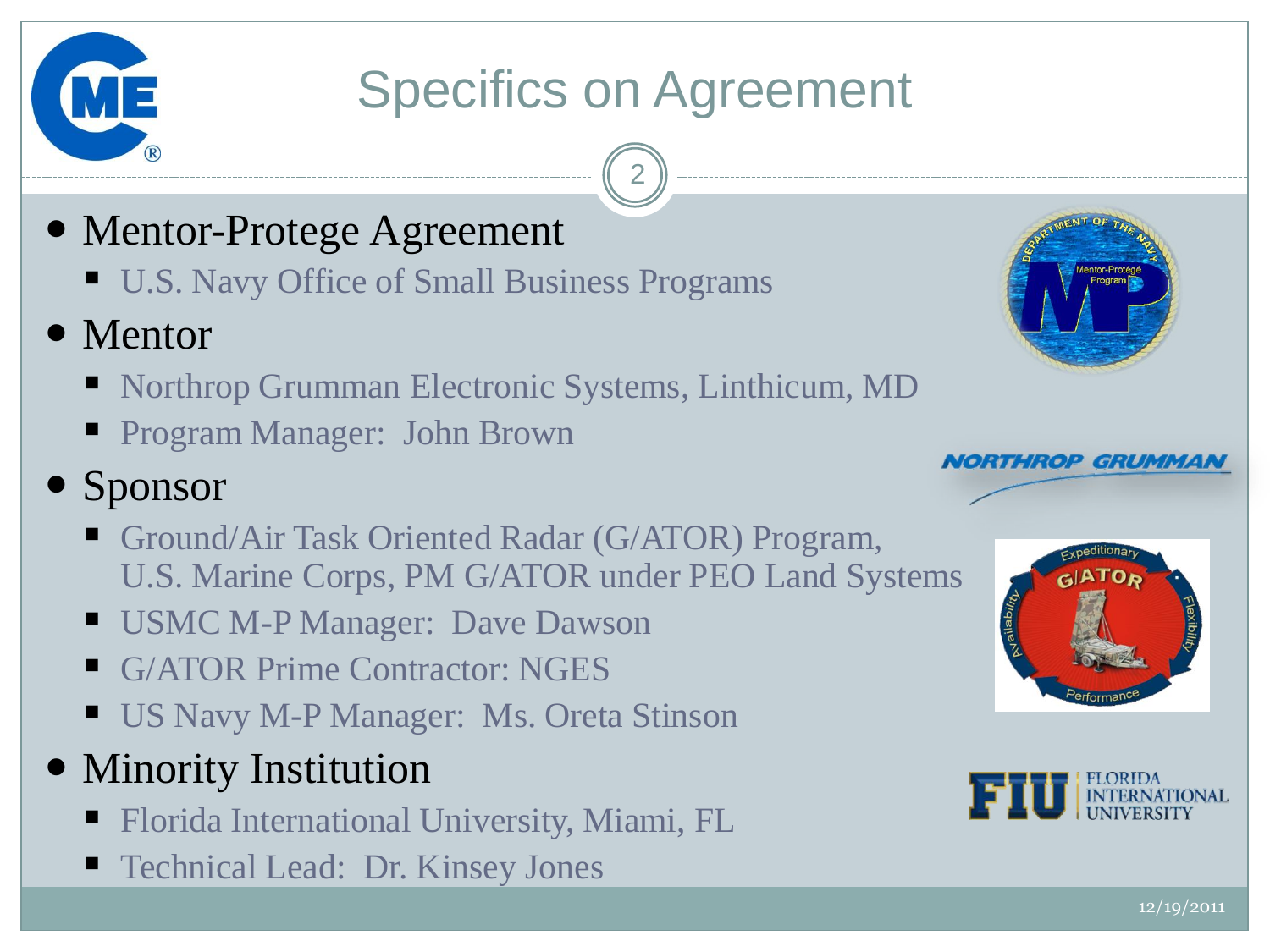# CME Overview





#### *Towable Solar Farm & Mobile Charging Systems*



• Mature and robust small business (WOSB and SDB) located in Tampa Bay, Florida's 10<sup>th</sup> Congressional District. Dr. Nancy Crews, President/Founder

3

- Located in modern 49K sq ft Development & Manufacturing Center. Integrated design to MIL qualification capabilities
- Registered ISO 9001:2008 / AS9100:2004 by NSF. A Supplier Excellence Alliance (SEA) participant. ITAR experienced
- Develop organic products and products for others. Excel in buildto-spec work for turnkey design, test, and production deliveries
- Focus: Integrated Power Supplies, Power Management and Distribution, Remote Ground Sensors, Embedded Sensors, and Test and Support Equipment
- Proven electronics and electromechanical fabrication and assembly operations. Skilled in build to specification projects
- Customers include all military services, prime and lower tier contractors, and other industries. A supplier to military, Lockheed Martin, Northrop Grumman, General Dynamics, and others
- Successful SBIR/STTR R&D participant since 1998. 15 Phase I and 9 Phase II projects with 7 Phase III transitions to date

#### *Sensor Products*



*F-16, F-35, EA-18G Components*



*Hardware for Primes*



12/19/2011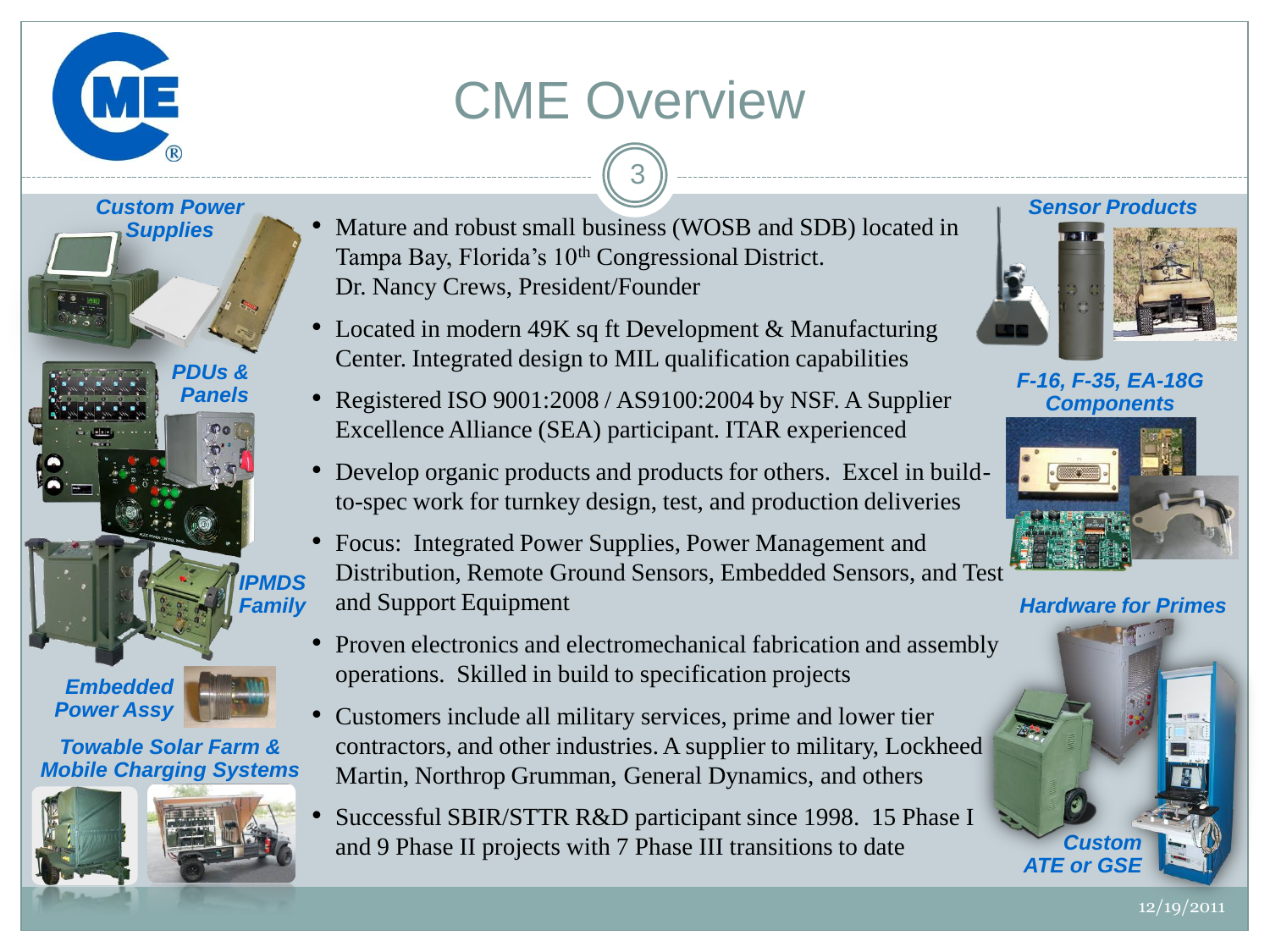

# Why did CME participate in the M-P Program?



### **BUSINESS STRATEGY**

• Develop a long term strategic relationship with prime contractor

4

- Win new business to grow company revenue and jobs
- Grow DoD awareness of CME and its capabilities and core competencies
- Increase probability of win by developing a CME "past performance" profile and standing within prime contractor's supply chain to increase opportunities on their programs of record

### **TECHNOLOGY STRATEGY**

- Broaden CME's power supply product lines, especially in emerging phased array sensors and airborne/avionics subsystems
- Enhance CME supplier capabilities (technology, design and business tools, equipment, market and domain knowledge)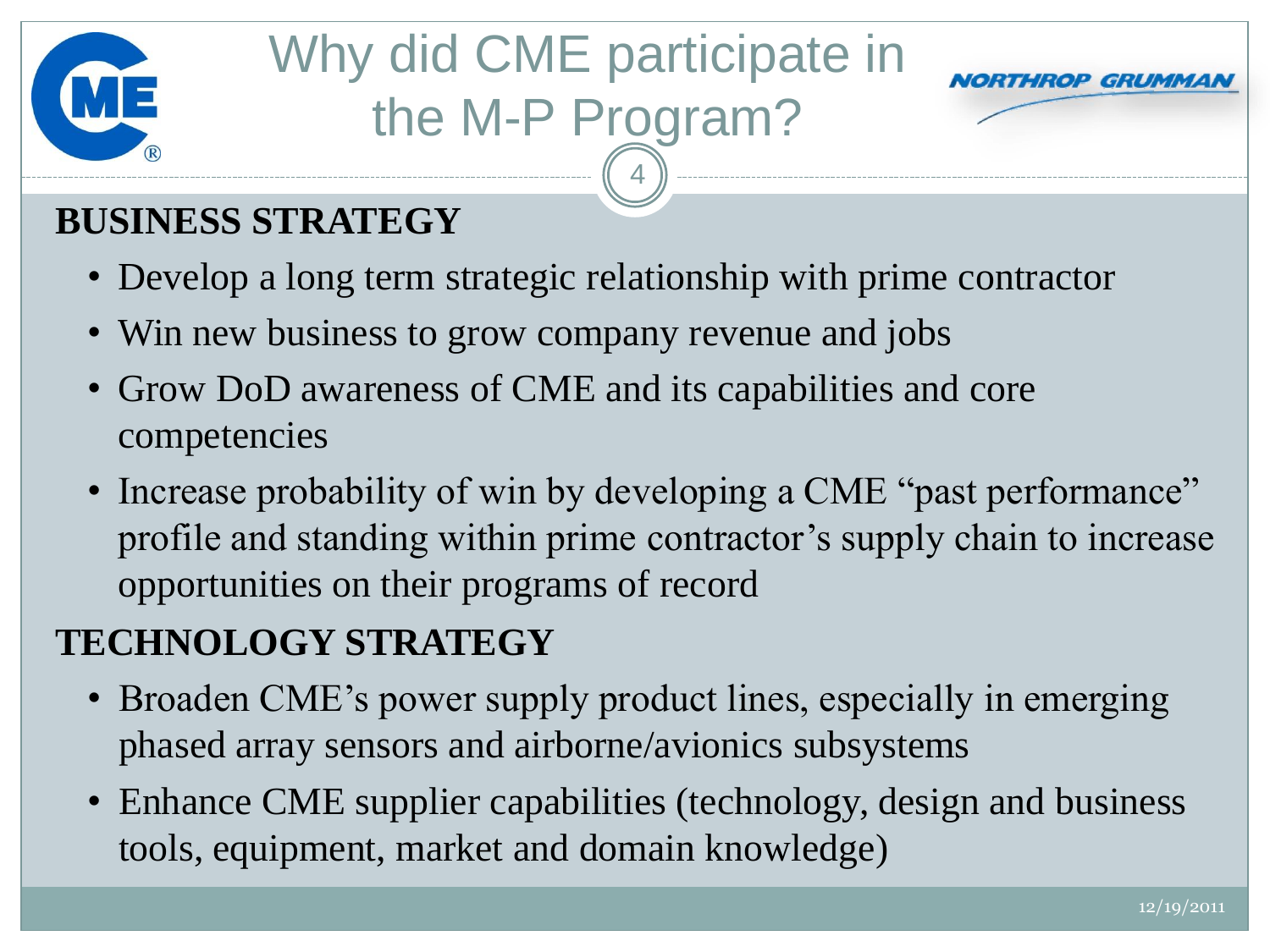

# Program Scope

5



### **Business Assistance**

- ERP Implementation
- **Technical Assistance**
	- Enhance CME's Power Supply, Design and Manufacturing Capability (EA-18G, G/ATOR, AMDR programs)
	- Improve Risk Management, and Power Supply Design and Simulation/Modeling Tools
	- Technology Transfer (Power Supply topology collaboration, Planar Magnetics design training and tool, EMI Screening Lab concept technical review)

## **Material Acquisition Support**

• Acquire NGC surplus equipment to enhance CME Capabilities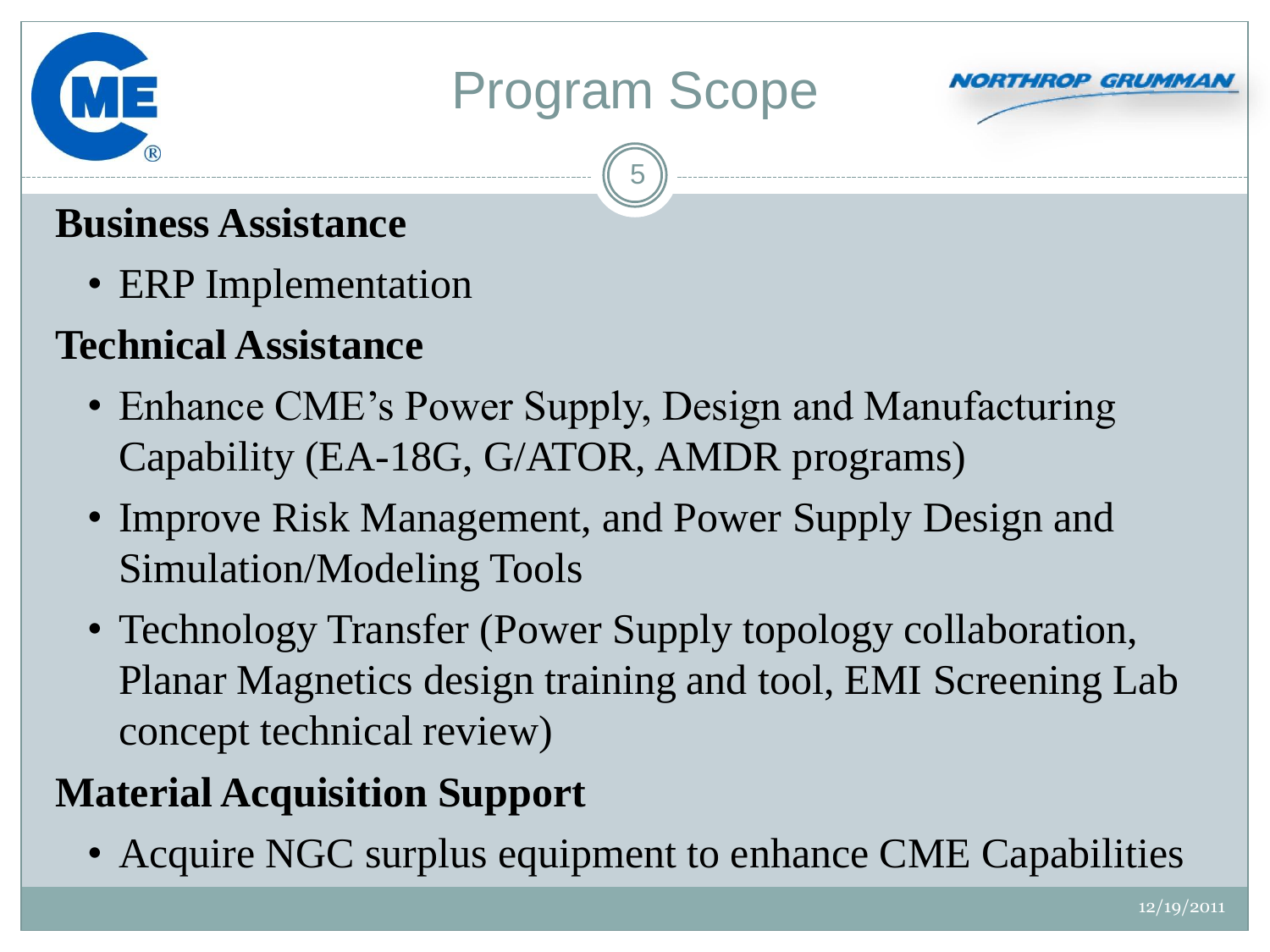# Success Factors



#### **Business Assistance**

• Current NGES PM brings strong knowledge, extensive network, and savvy skills to the program

6

- Increased upper management awareness and support of M-P Program at NGES
- ERP provides CME better cost control and management of larger value contracts – DELTEK Costpoint PO

#### **Technical Assistance**

- Enhanced power supply design and topology knowledge, design tools, and stronger requirements verification and qualification/test capabilities
- Design capabilities and confidence of CME Power Supply design team has grown significantly
- Opportunities for long term relationship on NGES programs (USMC G/ATOR, Navy EA-18G, Navy AMDR)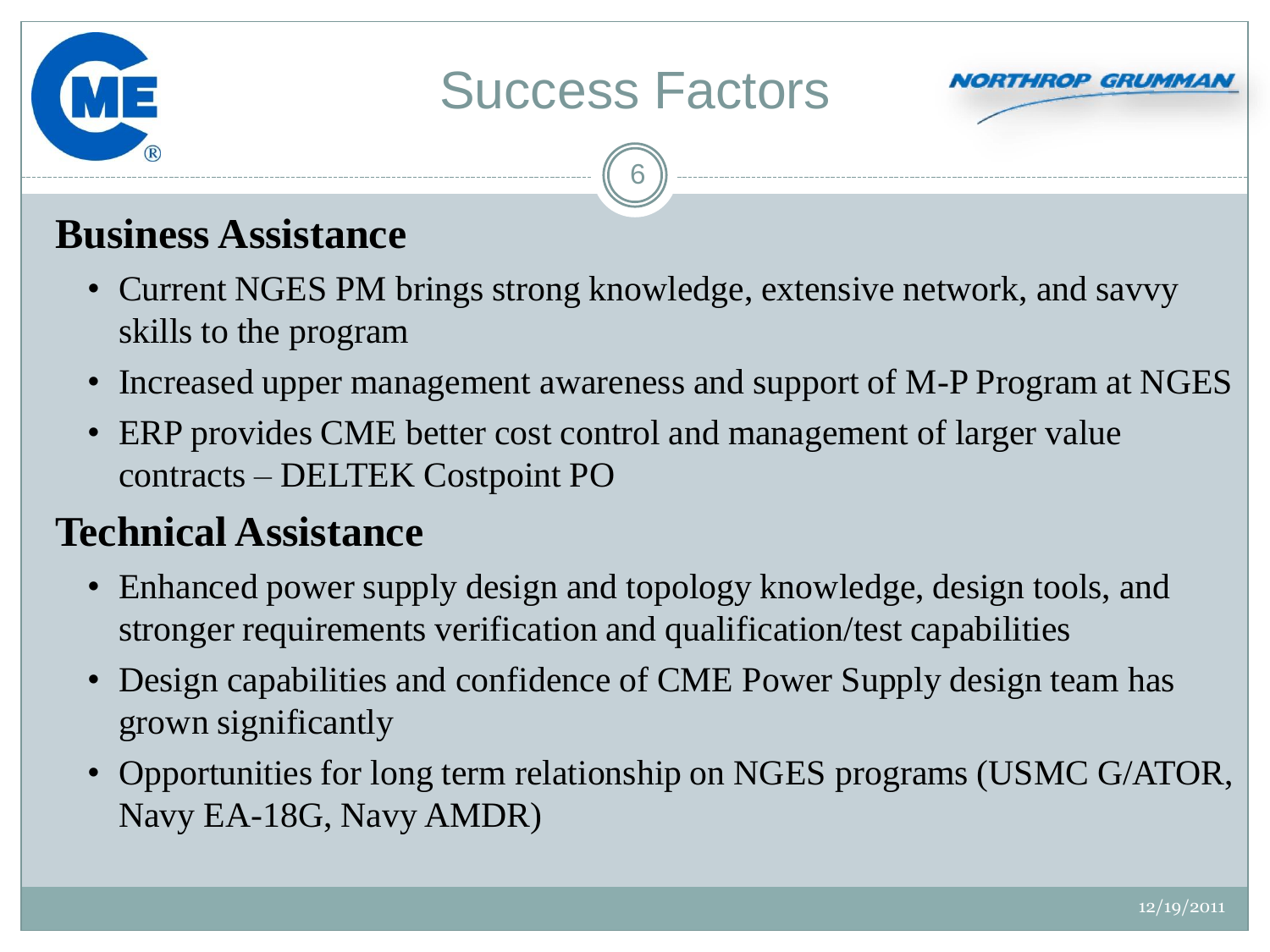

# Success Factors

7



### **Material Acquisition Assistance**

- Surplus equipment transfer from NGES brings added capabilities
	- Electronic Test Equipment
	- Thermotron Chambers
	- EMI Absorbent Material
	- Furniture

### **Sponsor Assistance**

- Strong support and engagement by Navy Small Business Program office
- Active involvement of G/ATOR Marine Corp Program Management in Mentor-Protege Agreement.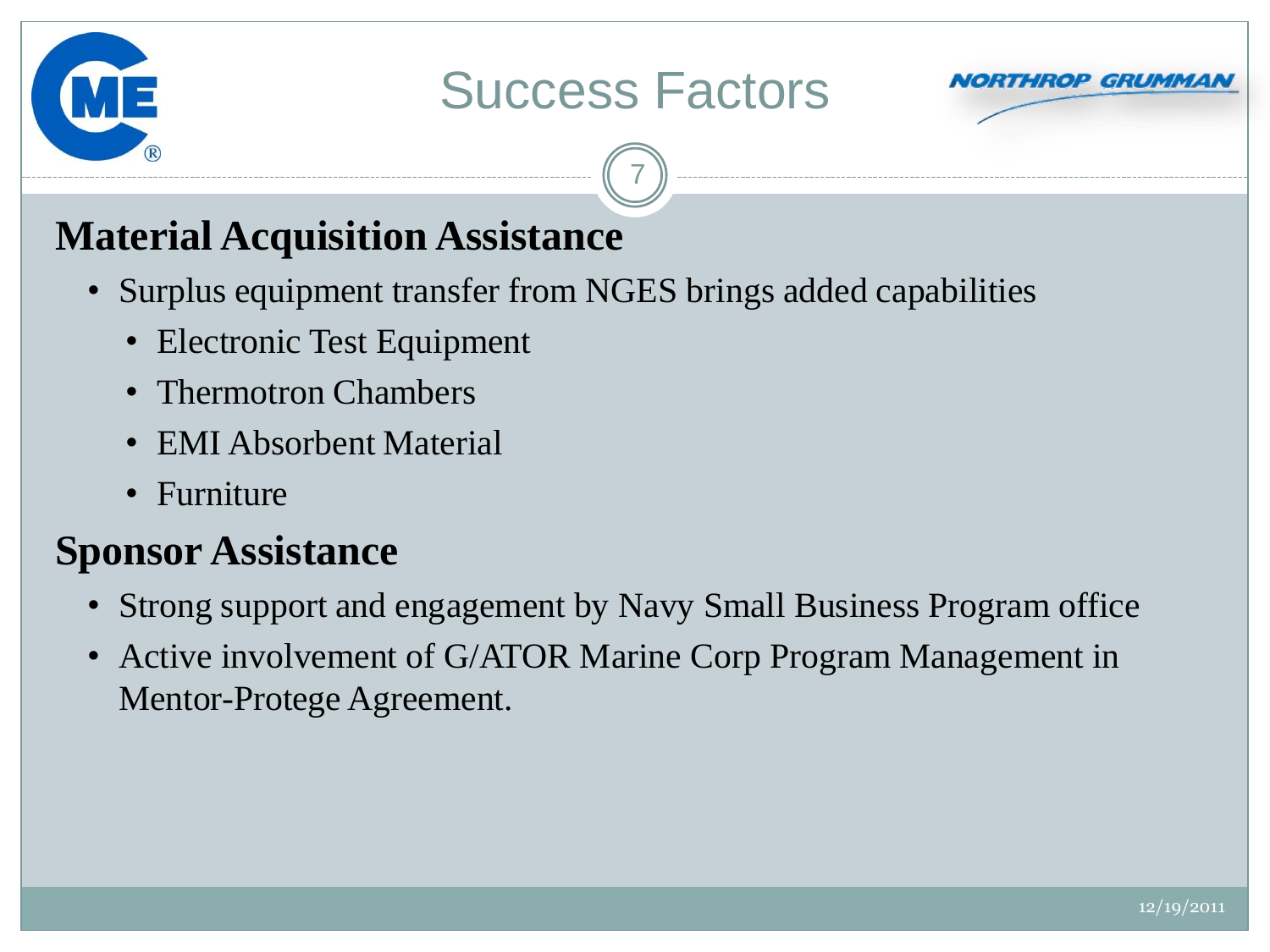

# Success Detractors

8



#### **Business Assistance**

- 3 Program Managers for Mentor in first 18 months
- Minimal awareness and understanding of M-P program at NGES supply chain or programs; including subcontracting authority or other tools to use
- Integration into NGES Supply Chain missing
- No subcontracts awarded to protege to help offset high costs of protégé's investment in all aspects of agreement

### **Technical Assistance**

- Technical community continuously misunderstood their role in program – initially not supportive
- Misaligned Technical Objectives between NGES, CME and FIU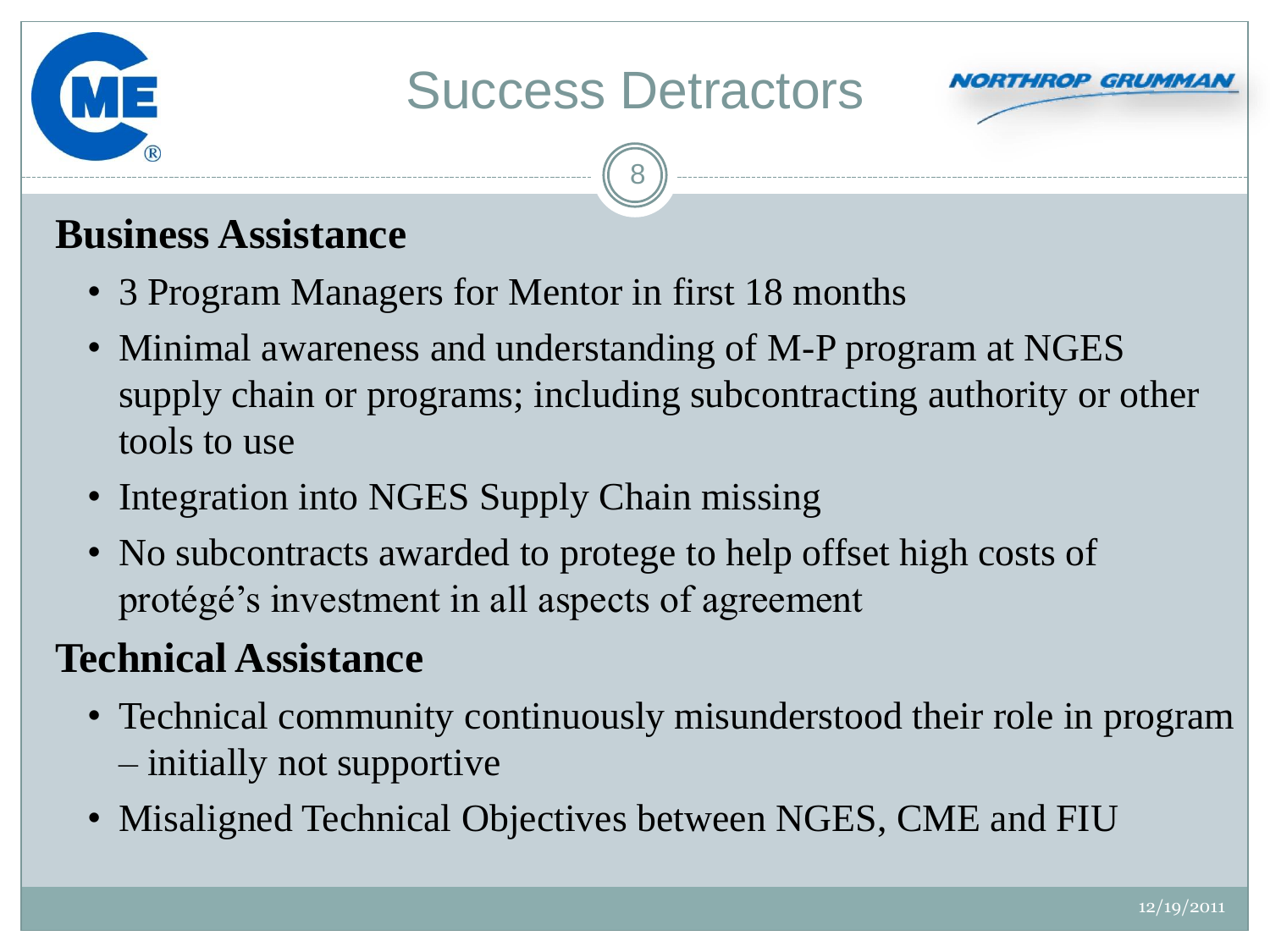### **Business**

• Be a current supplier to the prime contractor before entering a M-P agreement

9

- Ensure a strong, commitment by Mentor (top management and supply chain) and Protege before initiating an agreement
- Mentor should select a savvy-skilled program manager who has impact authority, and a strong network within prime's programs, technical community, and supply chain management
- Protégé needs to be prepared to make a significant investment (\$ and resources)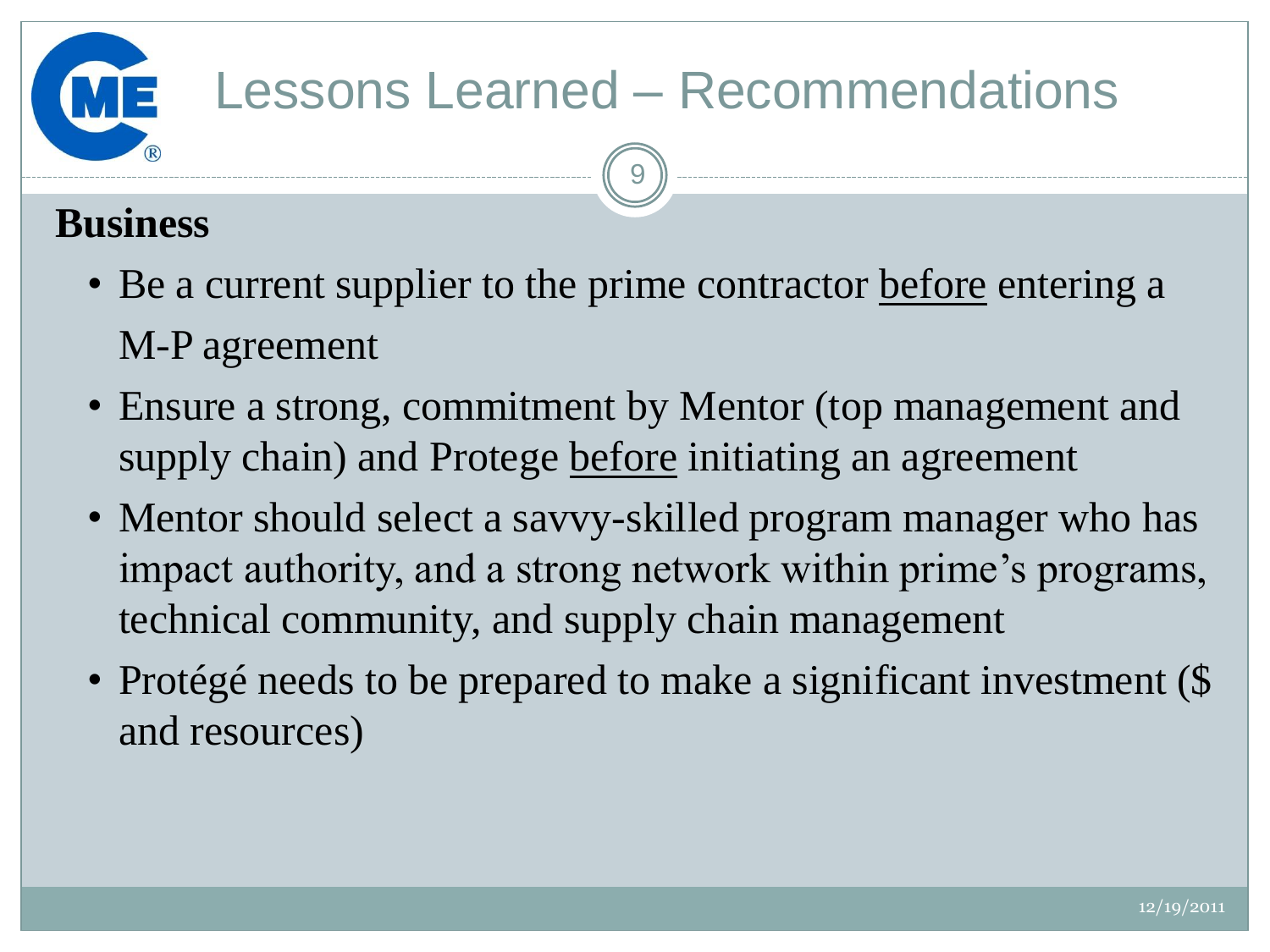10

### **Technical**

- Bring technical community into writing the M-P proposal so they understand and buy into the program, technology transfer, etc.
- Integrate technical community Mentor and University into kickoff meeting so everyone understands roles and responsibilities

### **Overall**

• Use constant pressure applied relentlessly to make program a success